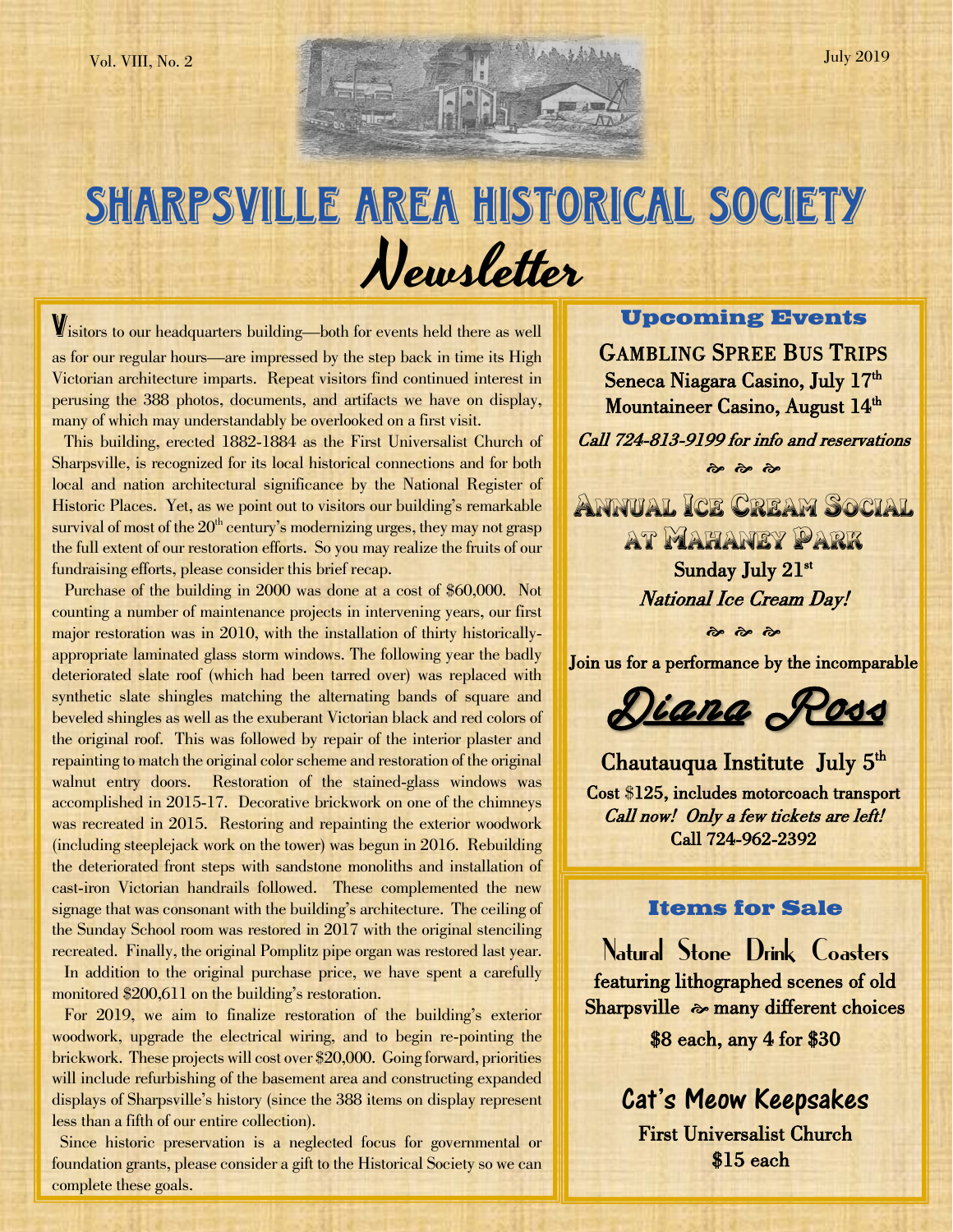## **Traces of Lost Sharpsville**

#### The Mighty Shenango

 The anti-trust legislation and court decisions of the Progressive Era made illegal horizontal concentrations of business. The term "horizontal" here means business-combinations at the same stage of production so that monopoly or nearmonopoly conditions would prevail. Standard Oil's dominance of the oil-refining business is a classic example. Vertical integration, on the other hand, was and still is permitted in most cases. "Vertical," here, refers to successive stages of production, so that, for example, an oil company can be active in drilling, refining, and retailing. A free-market remains since vertical integration allows competition at each stage.

 Sharpsville's Shenango Furnace Company provides an exemplary model of a vertically-integrated industrial enterprise. What is less of a comprehensive history of the firm, what follows is more a description of its far-flung interests. Its founder, William Penn Snyder, Sr. was a friend and associate of various Pittsburgh steel barons and was called the "keenest pig iron trader that ever lived." Carnegie Steel requested that he provide the "Snyder averages" of basic pig iron sales, which for

 many years served as pricing benchmarks for various contracts in the industry. He even declined an offer to head U.S. Steel. Though significantly smaller than such behemoths as U.S. Steel, Bethlehem Steel, and Republic Steel, the Shenango was a significant player in the industry and the scope of their integrated operation rivalled that of its much larger competitors.

 Ore, of course, is the most basic input to the production of iron. Before the organization of the Shenango Furnace Co., Snyder started acquiring iron ore deposits in Minnesota's Mesabi Range. (The company's pioneering role in



A Shenango Furnace Co. shovel is loading ore cars at the Shenango Mine near Chisholm, Minnesota

developing this celebrated ore-field is described in the March 2019 edition of this newsletter.) The mining enterprises in this then relatively undeveloped region involved not only the extraction, but required the building of company towns for the workers. The first open-pit mine, the Shenango Mine near Chisholm, Minnesota, operated from 1904 to 1952, shipping over



Working the ovens at the Wilpen Coke Works **Context Context Context** Context Context Context Context Context Context Context Context Context Context Context Context Context Context Context Context Context Context Context C

17 million tons of ore during this time. The Webb Mine, near Hibbing, Minnesota opened the following year and has produced a comparable amount of ore. In 1929, the mining properties were transferred to Snyder Mining Company, with Crucible Steel brought on as sizable shareholder. Other mines included the Tioga and Virginia Mines, an interest in the Mahoning mine, and in 1951 a sizeable investment in the Whiteside Mine at Buhl, Minnesota. By 1959, the company had an interest in seven mines (Shenango, South Tener, Webb, Virginia, Whiteside, Godfrey, and Martin), but by 1962, the count had dropped to two (Webb-Sellers and Whiteside).

In addition to a lesser amount of limestone, coal,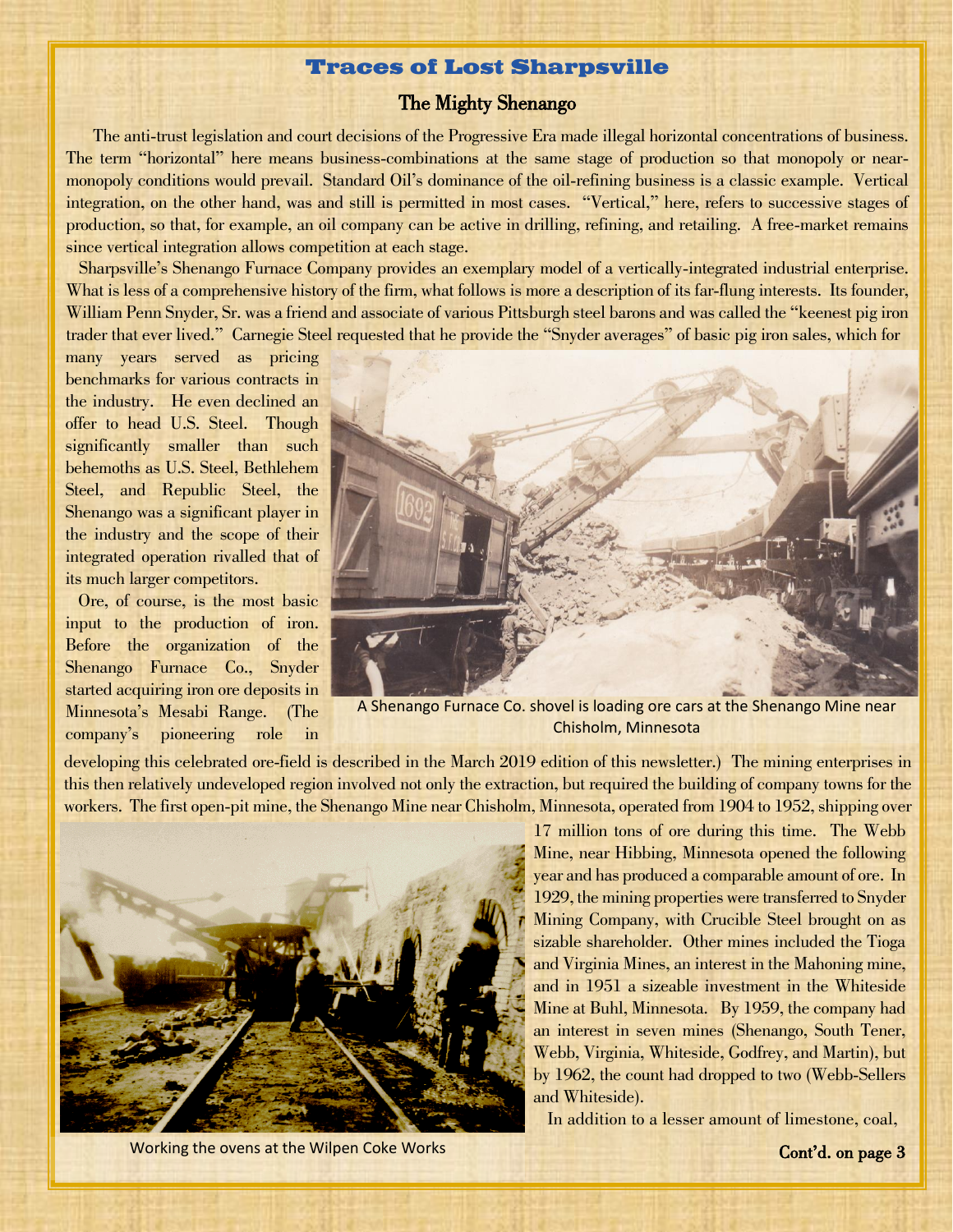#### The Mighty Shenango, cont'd.

specifically coked coal, is the other component in iron manufacture. Shenango Furnace owned 1,300 acres of coal fields in the Ligonier region of Westmoreland County. The mines were centered around the village of Wilpen, with its three dozen homes, school house, office and pay station, and store built to accommodate the miners. (The name derives from SFC's founder, William Penn Snyder, Sr. He was obviously proud of his onomastic connection to the old Quaker, as the name persists among his descendants. William Penn Snyder III, died in 2015 at the age 96. W.P. Snyder V is still living. The contraction also lends its name to Wilpen Hall, the Snyder estate in Sewickley Heights, Pa.) Coal production reached 115,000 tons in 1910; 131 men were employed in coal and coke there. In 1918, 300,000 tons of coal were consistently produced, and coal and coke employment was 150.

 The coal was sent to the coke ovens Snyder built at Wilpen. They were first operational in 1907. A full battery of 400 ovens was reported as being built, though statistics show perhaps no more than 167 were in operation. The installation avoided purchase from H. C. Frick Co.'s near-monopoly in coke. Remains of the coke works can still be seen here. In 1958, SFC re-entered the coking business with purchase of the Lucerne Coke Ovens to supply the Sharpsville furnaces.

 Rail transport from the coal and iron ore mines was one element of its production that the Shenango did not control. The transport of iron ore, however, is mainly by water from the Great Lakes ports of Duluth, Minnesota to Cleveland or Ashtabula, Ohio. Here, the firm made its mark by operating an important fleet of Lake Ore carriers. Described as the elder Snyder's favorite business venture, the first ship, *William P. Snyder* was launched in 1906, followed the next year by a larger ship, *Wilpen*, which included an electric organ and expansive guest quarters. Three more ships were built— Shenango (1909), Col. James M. Schoonmaker (1911) and William P. Snyder, Jr. (1912)—the second two at the time the largest bulk freighters in the world. The first two ships were sold in 1926. The *Shenango* was sold in 1958 and replaced the following year by the *Shenango II*. These remaining three ships were sold 1967-69 to Pickands, Mather & Co. The initial ship, the *William P. Snyder*, ended up being refitted as a Great Lakes cement carrier. It was retired in 2013 after over a century of service. The *Schoonmaker* is presently berthed at the National Museum of the Great Lakes in Toledo.

The destination of this ore was the centerpiece of the firm, its blast furnaces at Sharpsville. Snyder along with his

friend and mentor, the Pittsburgh industrialist Henry W. Oliver, and others, formed the Shenango Furnace Company in May 1899 and embarked on the production of iron with the purchase of the two stacks of the Douglas Furnace at Sharpsville. These were renamed the Shenango No. 1 and 2. Two-anda-half years later, the No. 3 furnace was added with the purchase of the Spearman Furnace. The last of the furnaces up on the hill, the Mable, was acquired in 1905, and renamed, unsurprisingly, the No. 4. In the meantime, Snyder's chief partner Henry W. Oliver died in 1904; the Shenango Furnace Co. was reformed two years later with Snyder the principal owner.



The *Schoonmaker*, restored and repainted in the Shenango fleet's colors, berthed as a museum ship at Toledo, Ohio

 He then embarked on a program of modernization. The two old Douglas stacks, last rebuilt in 1879 and 1881 were replaced in 1908 with a single furnace, the new Shenango No. 1. (Because the original No. 2 was not rebuilt, that name was never used again.) A new No. 3, replacing the Spearman last rebuilt in 1895, was torn town and erected in 1915. The 1888 Mabel, rechristened as the No. 4, continued to be used until it was torn down in 1924. The remaining two furnaces, enlarged to meet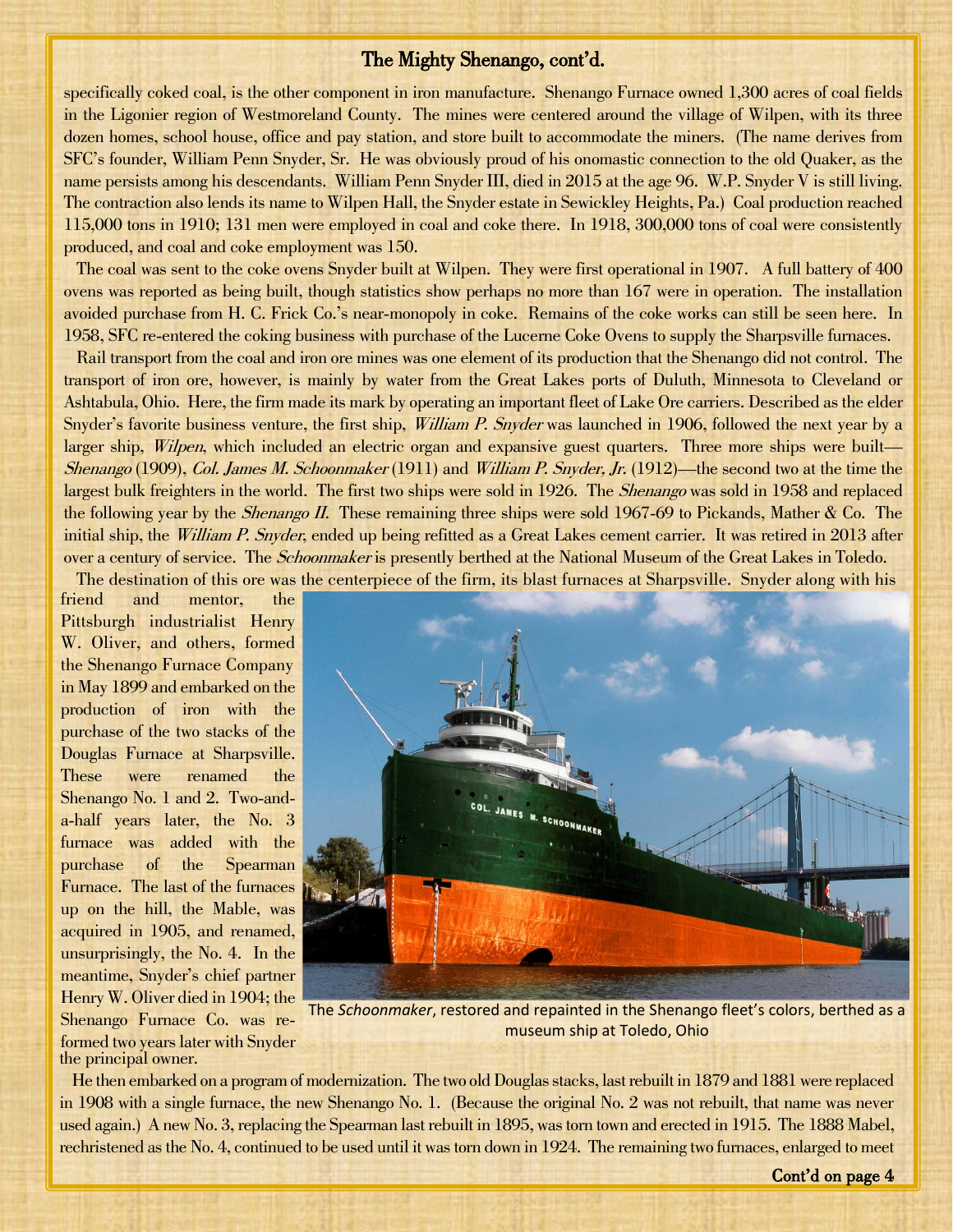## The Mighty Shenango, cont'd.

modern production benchmarks (with the No. 3 able to out-perform its rated 750 tons per day output and actually produce 1,000 tons), would each serve over another half-century and define Sharpsville's skyline.

The raw pig iron produced by a blast furnace has few uses on its own. Most is destined for making that most useful alloy of iron—steel. With no steel-making operation of its own, the Shenango Furnace Co. was considered a merchant iron-maker, meaning its output was sold to other firms. While steel-makers numbered among its customers, the firm was unusually situated with a user of raw iron close-by. Thomas D. West came to Sharpsville in 1891 and started a foundry under his name. Through his experiments, which were expounded in his many writings, he became the country's foremost expert on large ferrous castings. Applying quality control based on metallurgical science, he reduced the rate of failure on these castings, chiefly ingot molds, and added to Sharpsville's fame as not only for its blast furnaces, but for its foundry. After West left town in 1909, his firm was renamed Valley Mould & Iron Co. By 1917, it was recognized as the largest ingot mold foundry in the world.

 The Valley Mould was located in the area flanked by present-day High and Canal Streets, between Mercer Avenue and the river. The West Foundry initially used iron re-melted in a cupola furnace, but, in a 1904 innovation, began using molten iron direct from blast furnaces, though it's unclear which ones. Even after the Valley Mould purchased the adjacent Alice Furnace from Youngstown Sheet & Tube in 1910, its foundry used the iron from the nearby Shenango and Claire furnaces. (The Alice, last remodeled in 1882, perhaps could not keep up with the demand of its sister foundry or maybe its product was never suitable for the foundry, but it was put out of blast around 1921.) The Shenango Furnace, of course, was happy to supply a

Cont'd. on page 5

#### **Engaging the Community**

 The Historical Society recently conducted our fourth annual tour of historical sites in Sharpsville for the seventh-grade class of the Sharpsville Middle School.

#### $\frac{1}{3}$   $\frac{1}{3}$   $\frac{1}{3}$

 In May, the Sharpsville Area Education Association (Teacher's Union) used the historical society's building to host well-attended community forum for the candidates running for school board.

## **Collections Update**

- Ann Stigliano donated a quilt made around 1800 in a log cabin near Grove City (along with documentation of its provenance).
- Gary Yonchak donated five 1871 editions of The Sharpsville Advertiser.
- Patricia A. Claiborne donated a ca.1970 cookbook compiled by the ladies of the First Baptist Church.
- Kevin Walko donated a portrait of Samuel Curtis Foster, Sharpsville's last living Civil War Veteran, and who stood guard over Lincoln's casket.

Rod Alexander donated a 1963 Sharpsville High Yearbook.

### **With Gratitude**

 Our headquarters was opened up to our third annual Quilt Show which was again very well attended.

Many thanks to the entrants who brought their quilts for display and congratulations to Ann Stigliano who won best-in-show. We would like to especially thank Jeannie Goodhart who donated a quilt for our raffle and the best-in-show prize.



We recently received donation from Kathleen Fair and Ann Stigliano

#### **Contact Us**

website: www.sharpsvillehistorical.org email: sharpsvillehistorical@hotmail.com

see our website for officers' phone numbers

Headquarters: 131 N. Mercer Ave., Sharpsville, Pa.

Mailing address: 955 Forest Lane, Sharpsville, Pa. 16150

Meetings are held the First Monday of the Month at 7:00pm at our headquarters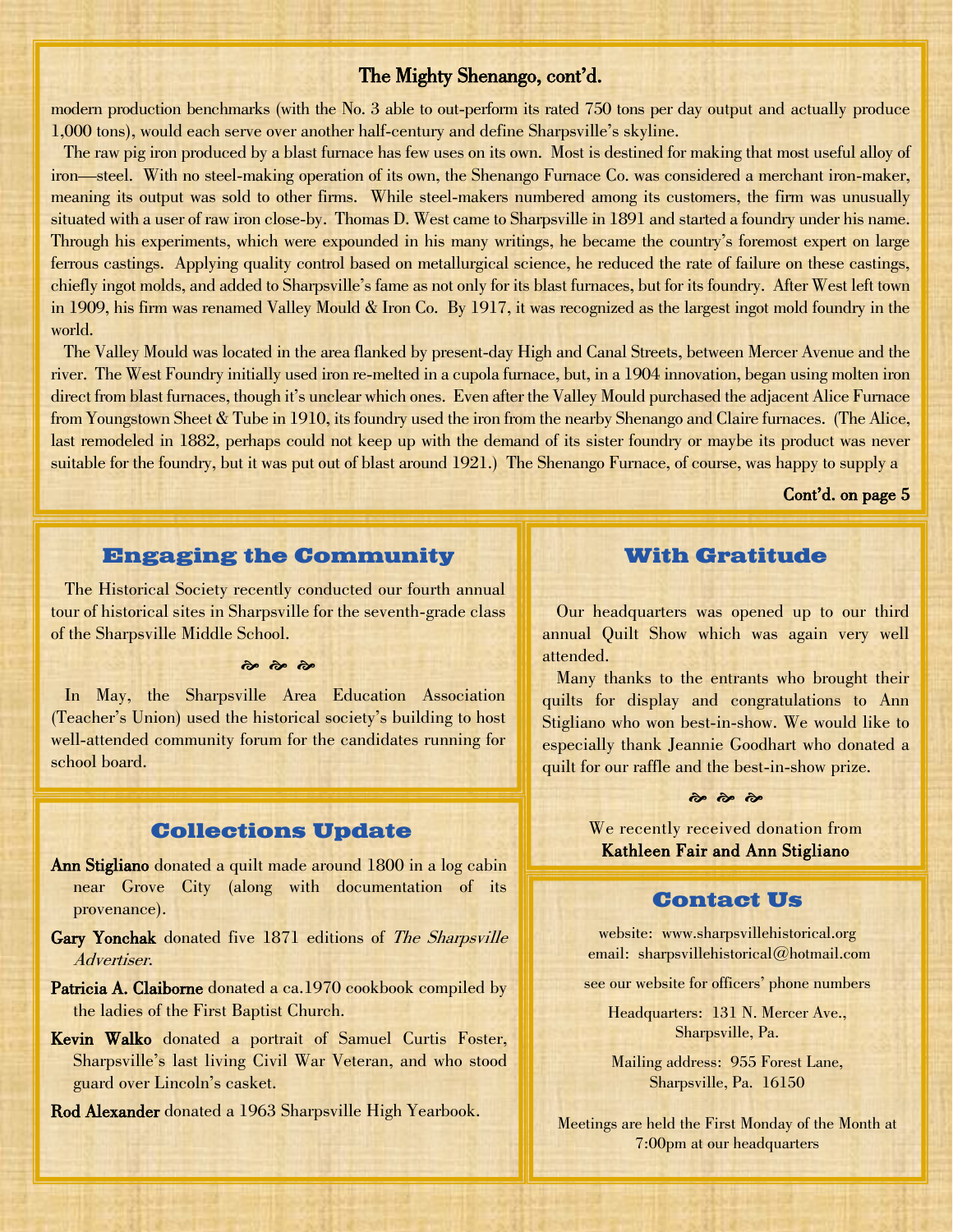### The Mighty Shenango

large customer with its molten iron travelling in ladles by rail cars that exited SFC's plant at  $6<sup>th</sup>$  Street and followed the tracks along Shenango Street then curved down toward High Street. A diary from 1916 described the transport from the nearby vantage of a home at the corner of Church and Cherry Streets: "I go to sleep listening to the throbbing of the blast furnaces and wake up at night to find my room filled with the glare from the midnight train which carries molten iron from the furnace to the foundry."

 Despite appearing to be mutually beneficial, this arrangement was not without acrimony. It, moreover, involved a third party—the Sharpsville Railroad. Originally built to bring the once burgeoning output of the block coal fields of Hickory,

Neshannock, and Bethel to Sharpsville for shipment elsewhere and for use in the furnaces here, the railroad was long in a state of somnolence. By 1920s, the coal fields had long been exhausted, and the line was reduced along its main route to transporting farm supplies and college students to New Wilmington. Yet it still controlled some key trackage within Sharpsville, including the half-mile link between the two plants.

 Though seemingly trivial, VMI wanted the Shenango to absorb the  $25¢$  per ton freight charge. (It is not known whether this represented a sudden increase or an abovemarket charge.) The other point of contention was Valley Mould's insistence that SFC buy back the "kish," or slag left at the bottom of the ladle. Unable to get its way, Valley Mould basically picked up and moved their massive



Shenango Furnace workers atop a furnace, ca. 1908

operation to nearby Hubbard, Ohio in 1926. An office and cupola operations remained in Sharpsville for another five years. The Sharpsville Railroad was also a casualty of this dispute and was liquidated in 1931.

 With loss of a key customer, the Snyders' firm saw opportunity and purchased the Penn Mold Company of Dover, Ohio. An experienced producer of ingot molds, the equipment and employee expertise were transferred to Sharpsville and operated as the Shenango-Penn Mold Co. Buildings were moved from a plant at Black Lick, Pa. (In 1956, the Penn Mold



Iron being poured to form an ingot mold at Sharpsville, 1976

was no longer a subsidiary firm but was merged into Shenango Furnace Co. A further corporate change occurred in 1962 when Shenango, Inc. was created in partnership with the Pittsburgh Coke & Chemical Co. Soon afterwards SFC bought out the interest of the Pittsburgh Coke & Chemical, with Shenango, Inc. becoming the wholly-owned operating subsidiary of the parent Shenango Furnace Co.) The hot metal from the Sharpsville furnaces found a ready use in making these molds, and the new operation grew to be one of the most important sources of ingot molds and stools in the country. By 1955, 88% of the output from Shenango's two furnaces were destined for its foundry here.

 The beginning step in the manufacture of molds is the construction of a wooden pattern. While outside firms